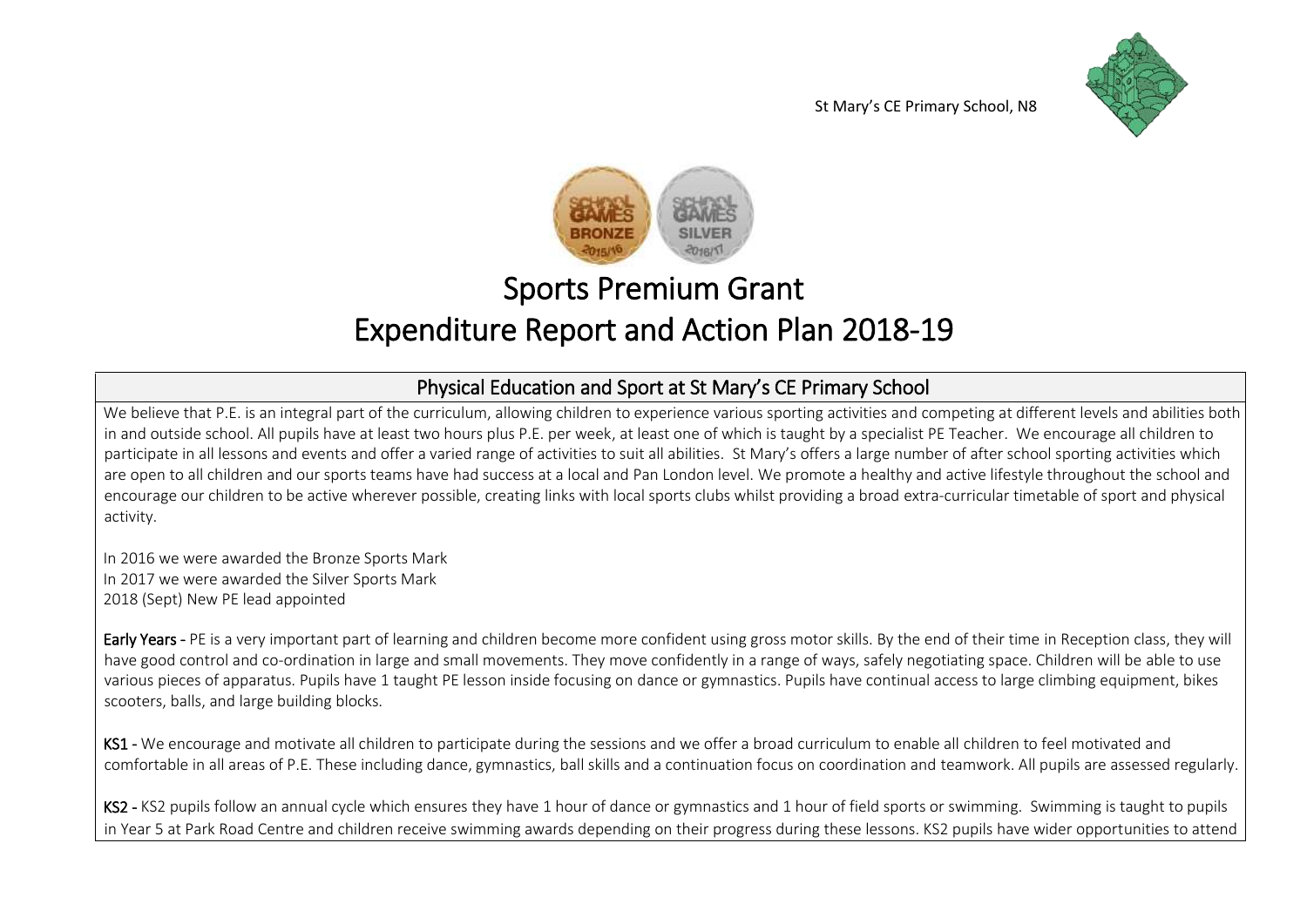

competitive events and tournaments outside school. The school has a very good relationship with local secondary schools and the Haringey Sports Partnership who provide us with an events calendar and access to competitions.

### Our Objective for the Sports Premium Grant

St Mary's has been awarded £20,510 for 2019-2020 via the PE and Sports Grant, to fund improvements to the provision of PE and sport, for the benefit of pupils aged 5-11 years old, so that all pupils develop healthy lifestyles.

We will use the funding to make additional and sustainable improvements to the quality of PE and sport we offer and to make improvements now that will benefit pupils joining the school in future years.

Below you can see evidence of the impact of the PE and Sports Premium grant over a sustained period.

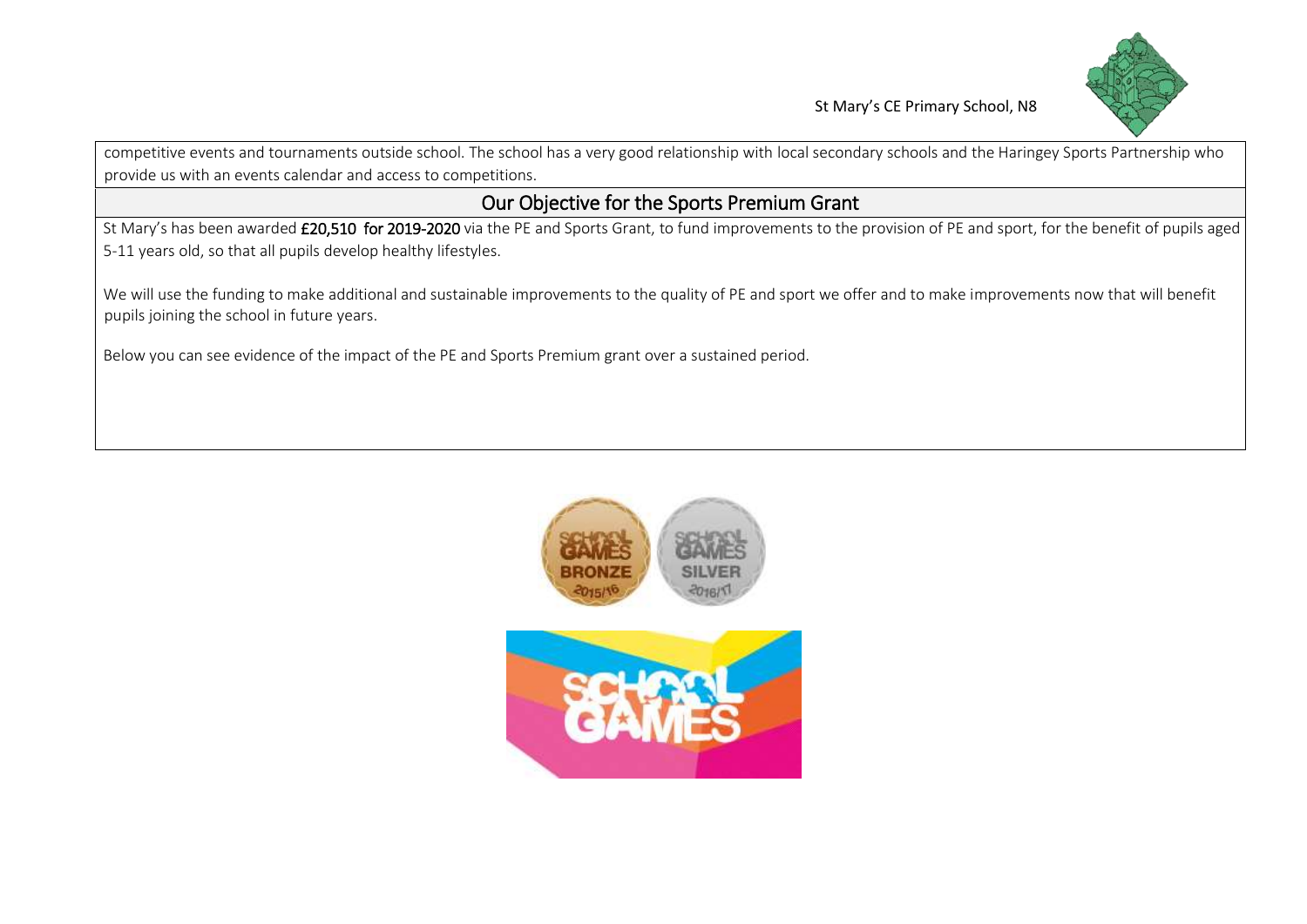

# PE and Sports Premium 2018-2019 (as of Nov 2018)

| <b>PE and Sport</b><br><b>Premium Key</b><br><b>Outcome</b><br>Indicator                | <b>School</b><br>Focus/planned<br>Impact on<br>pupils                                                                                                                                              | <b>Actions to</b><br><b>Achieve</b>                                                                                                                                                                                | <b>Planned</b><br><b>Funding</b>                                                                                    | <b>Actual Funding</b>                                                                           | <b>Evidence</b>                                                                       | <b>Actual impact</b><br>following review | Sustainability/<br>next steps                                                                                                                 |
|-----------------------------------------------------------------------------------------|----------------------------------------------------------------------------------------------------------------------------------------------------------------------------------------------------|--------------------------------------------------------------------------------------------------------------------------------------------------------------------------------------------------------------------|---------------------------------------------------------------------------------------------------------------------|-------------------------------------------------------------------------------------------------|---------------------------------------------------------------------------------------|------------------------------------------|-----------------------------------------------------------------------------------------------------------------------------------------------|
| Increase pupil<br>participation in<br>competitions,<br>interschool sport<br>and events. | Build on the<br>increased<br>opportunities for<br>children to train<br>regularly as part of<br>a sports team.<br>Organise and<br>enter friendlies<br>and local/regional<br>sports<br>competitions. | PE specialist to run<br>separate team<br>training after<br>school<br>(4 additional clubs<br>- free for parents)<br>Participate in<br>specific inter-<br>school<br>tournaments<br>(football/netball/<br>basketball) | £500 (Haringey<br><b>Primary School</b><br>Football<br>Competitions) **<br>Part of PE and<br><b>Sport Recourses</b> | n/a                                                                                             | Increase<br>participation<br>numbers<br>throughout the<br>school                      |                                          | Maintain current<br>afterschool clubs,<br>introduce new clubs<br>and create better links<br>with external<br>clubs/sporting<br>opportunities. |
| Improve<br>resources to<br>support PE,<br>including<br>equipment.                       | Maintain PE and<br>Sports equipment<br>and facilities to a<br>high standard.                                                                                                                       | Regular checks of<br>equipment for all<br>lessons and clubs.<br>Additional<br>equipment<br>purchased where<br>needed.                                                                                              | PE/Sport<br>resources -<br>£2000                                                                                    | PE/Sport<br>resources -<br>£2,772<br>Including<br>Haringey<br>Primary School<br>Competitions ** | High quality<br>equipment to<br>enhance children's<br>PE learning and<br>experiences. |                                          | Continue to monitor<br>quality of equipment.                                                                                                  |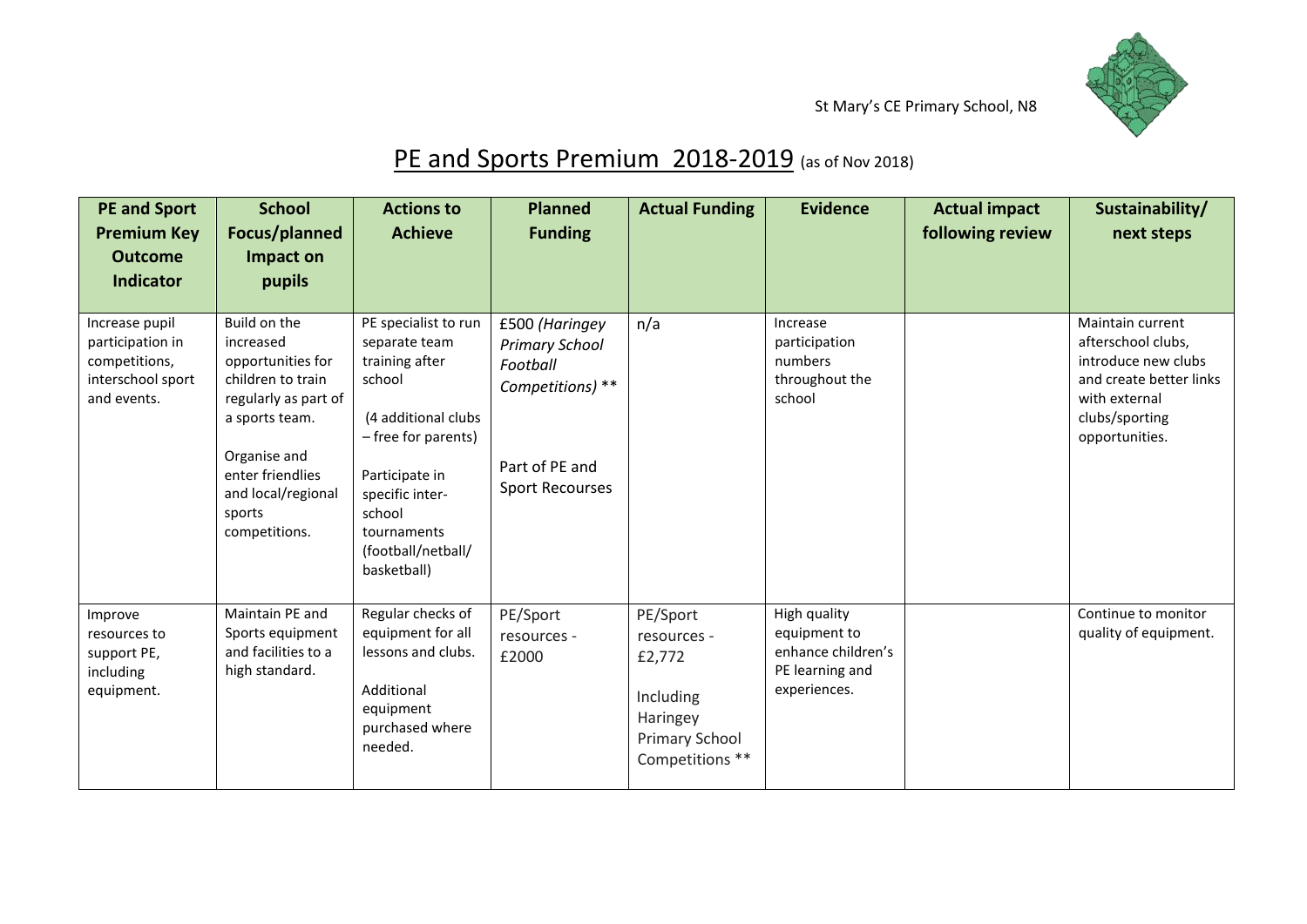

| PE Specialist | Clear vision for PE               | Write Action Plan.                    | Non-Sports      | Non-Sports      | Action plan                       |  |
|---------------|-----------------------------------|---------------------------------------|-----------------|-----------------|-----------------------------------|--|
| teacher       | and sport $-$                     |                                       | Premium funding | Premium funding | completed.                        |  |
| employed      | 5 year plan                       | Plan and deliver PE                   |                 |                 |                                   |  |
|               |                                   | quality PE lessons                    |                 |                 | Lesson observation                |  |
|               | Quality PE lessons                |                                       |                 |                 |                                   |  |
|               | for all children                  | PE training for                       |                 |                 | Good/Outstanding                  |  |
|               |                                   | teachers and                          |                 |                 |                                   |  |
|               | Class teachers                    | planning and                          |                 |                 | Inset delivered -                 |  |
|               | supported with                    | resources provided                    |                 |                 | planning/resources                |  |
|               | their knowledge of                | Monitor and                           |                 |                 | shared.                           |  |
|               | teaching PE                       | regulate internal                     |                 |                 |                                   |  |
|               |                                   | clubs and create                      |                 |                 | Clubs and inter                   |  |
|               | <b>Expand internal</b>            | links with external                   |                 |                 | school                            |  |
|               | and external                      | clubs. Expand on                      |                 |                 | tournaments                       |  |
|               | extra-curricular                  | inter school                          |                 |                 | monitored and                     |  |
|               | sporting                          | tournaments                           |                 |                 | increased.                        |  |
|               | opportunities                     | entered. Create<br>talented register. |                 |                 |                                   |  |
|               |                                   |                                       |                 |                 |                                   |  |
|               | Stretch gifted and                | Monitor                               |                 |                 |                                   |  |
|               | talented children                 | participation                         |                 |                 | Participation levels              |  |
|               |                                   | numbers in clubs                      |                 |                 | increase. Daily                   |  |
|               | Improve overall<br>fitness levels | and plan daily                        |                 |                 | fitness activities<br>introduced. |  |
|               | within school                     | exercise for all                      |                 |                 |                                   |  |
|               |                                   | children.                             |                 |                 | Quote and                         |  |
|               | <b>Target Specific</b>            | Continue Motor                        |                 |                 | fundraising                       |  |
|               | groups of children                | Skills sessions for                   |                 |                 | considered.                       |  |
|               | for additional                    | children with SEND.                   |                 |                 |                                   |  |
|               | support                           |                                       |                 |                 | Motor skills                      |  |
|               |                                   | Create Fitness club                   |                 |                 | session continued                 |  |
|               |                                   | and high ability                      |                 |                 | and fitness club                  |  |
|               |                                   | invitational clubs.                   |                 |                 | and high ability                  |  |
|               |                                   |                                       |                 |                 | invitational clubs.               |  |
|               |                                   |                                       |                 |                 |                                   |  |
|               |                                   |                                       |                 |                 |                                   |  |
|               |                                   |                                       |                 |                 |                                   |  |